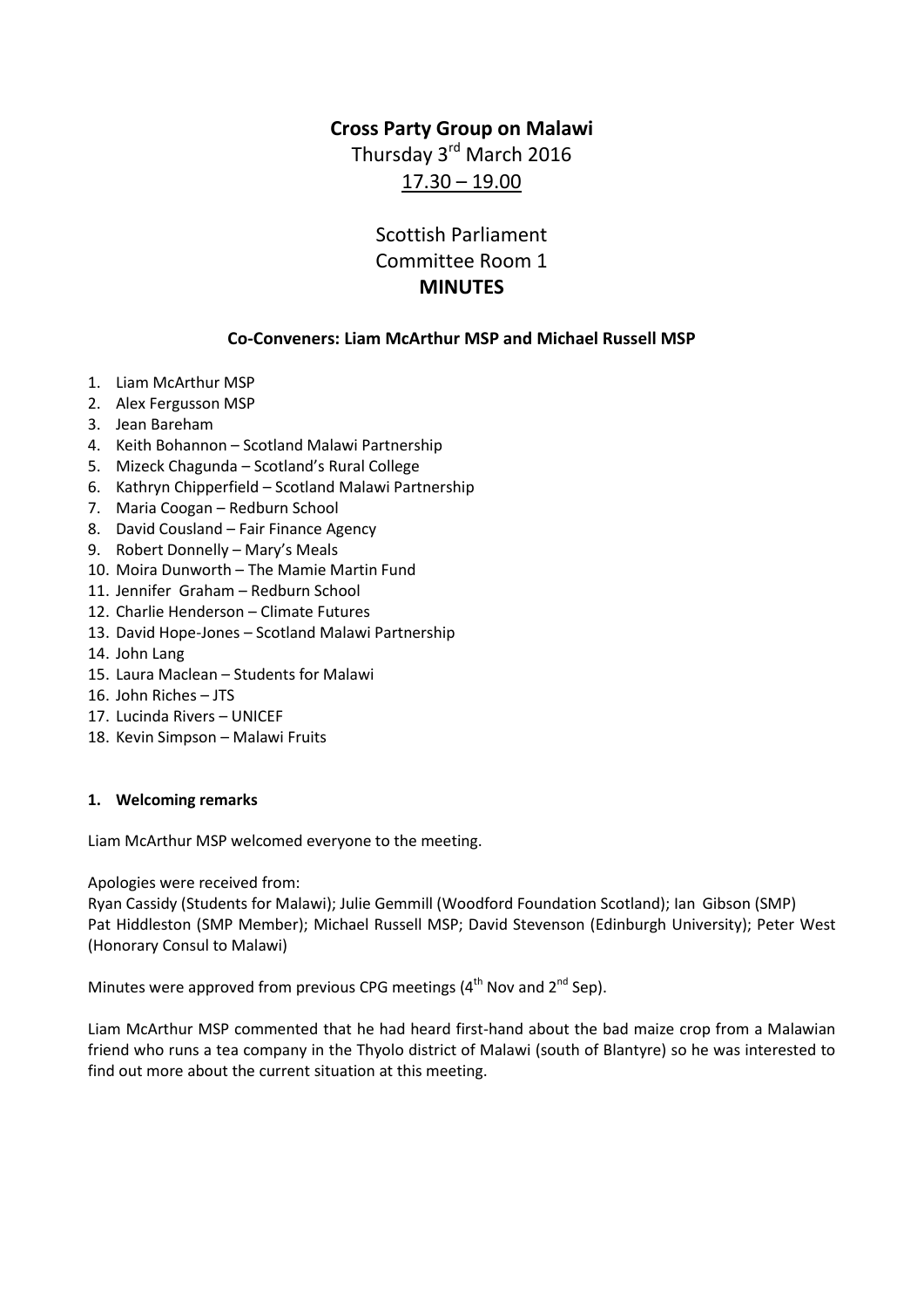#### **2. Update on the latest food security situation in Malawi (part 1) from David Hope-Jones (Principal Officer, Scotland Malawi Partnership)**

Based on personal observations and discussions/inputs from key stakeholders during a recent visit to Malawi (Feb 2016) David fed back the following information:

- Across most of the country, El Niño has resulted in delayed and poorly distributed rains, and prolonged dry conditions which has led to delayed planting and poor crop development.
- As a result according to DFID "The country is facing the worst food insecurity in over a decade" with 2.83 million people (17.3% of total population) declared at risk of severe food insecurity.
- Information at the start of February suggested that the rains had come just in time but these rains didn't sustain, leaving Malawi facing a serious drought with rains over one month late.
- There is regional variation. In general: the northern region is doing better; the central region seems manageable but the situation in the south is worse, with wilting of the maize crop and with some communities down to one meal/day.
- Despite reassuring messaging from the Government of Malawi in the media, it is clear Ardmac stocks of maize is low, with 50kg bags retailing at K1,500 privately – three times the official Ardmad price.
- This is the second bad harvest in a row (last year floods, this year drought) and many are commenting that this will have a compound effect, with longer term repercussions.

For more details see paper attached and the following link: [http://www.scotland](http://www.scotland-malawipartnership.org/news-events/all-news/food-security-situation-report/)[malawipartnership.org/news-events/all-news/food-security-situation-report/\)](http://www.scotland-malawipartnership.org/news-events/all-news/food-security-situation-report/)

### **3. Update on the general food security situation in Malawi (part 2) from Robert Donnelly (Director of Programmes with Mary's Meals)**

Key points from Robert:

- $\bullet$
- Mary's Meals are currently feeding 1.1 million children every day, 800,000 in Malawi.
- Malawi is chronically food insecure and the trend in the last 10 years has actually been improving, i.e. severe shortages in 1992, 1994, 1997, 2001, 2002 and 2005; from 2005-2006 the maize crop doubled (due to rainfall and successful agri-subsidy prog.)
- The current situation is caused by a combination of factors: less agri-subsidy, poor rainfall, delayed impact from last year's poor crop.
- Data from Mary's Meals suggests:
	- $\triangleright$  Enrolment in pre-schools (under 6) increased since September
	- $\triangleright$  Enrolment in primary schools decreased since September as more children are kept at home to work the land
	- $\triangleright$  A survey one year ago showed 81% feel hungry at school (not in a feeding prog.), now up to 88% in one year.
	- $\triangleright$  Staff morale is down.
	- $\triangleright$  Those affected by the 2015 floods are more at risk.
	- $\triangleright$  The inflated price of maize is not affordable to most people in Malawi.

#### **4. Discussion / Q&A**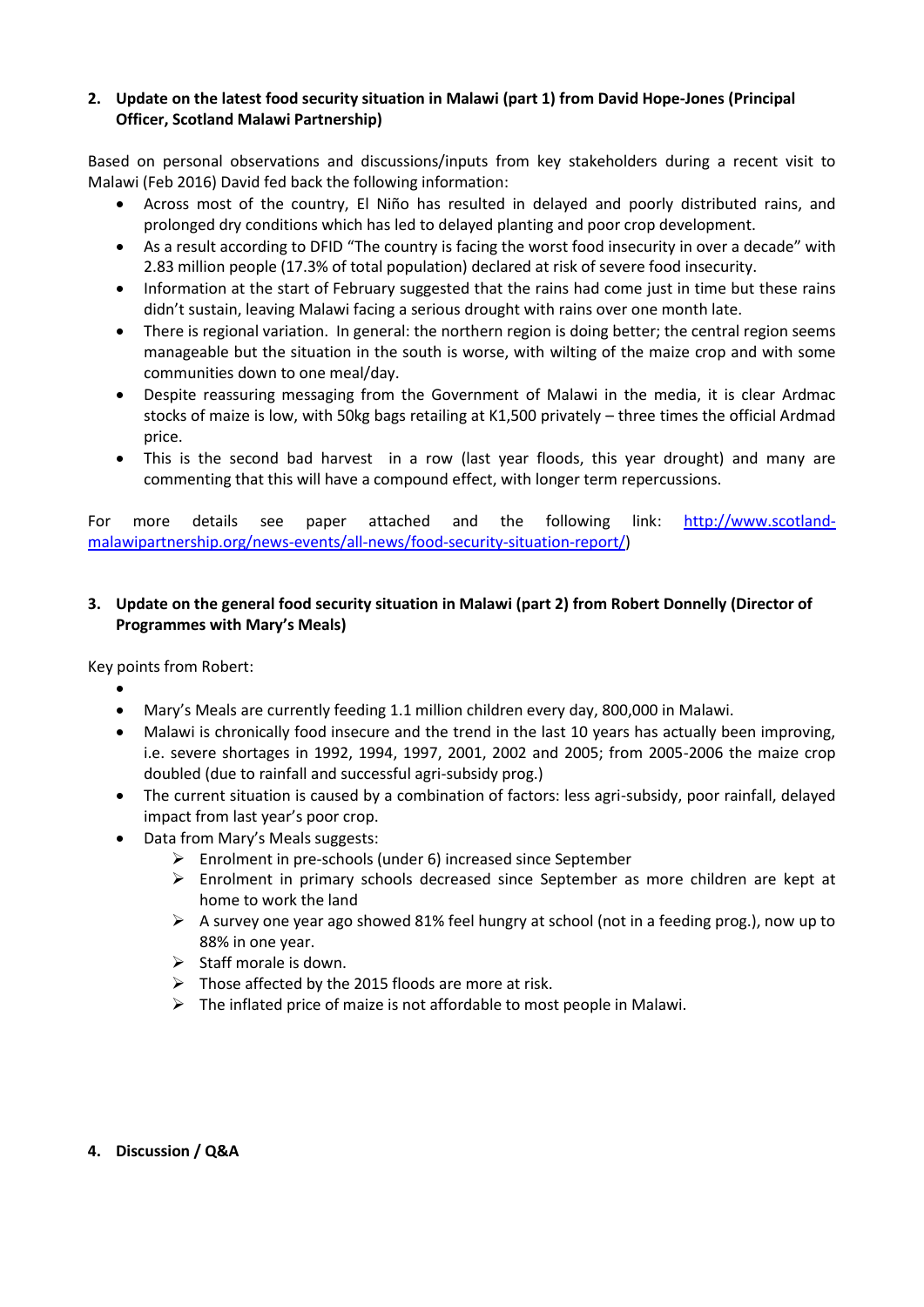Liam McArthur asked if the maize was replanted too early after the flooding and if so what alternative were there?

- $\triangleright$  From the discussion that followed there was broad agreement that a dual response was required: emergency response to meet the immediate need and also support for a longer term investments to increase future resilience and preparedness.
- $\triangleright$  Important that the emergency response is swift but also well thought through, e.g. rather than providing people with free maize DFID are providing people with cash/vouchers for people to buy maize so as to minimize market distortion.
- $\triangleright$  Mizeck Chagunda commented that for the long-term, irrigation was key and this needs more support. Needs a "whole package" approach of improved knowledge, inputs (seeds) and irrigation. Mizeck also mentioned that the periodic climate effects were still affecting some areas even where good progress had been made.

Keith Bohannon asked about the role of diversification and if this was an important factor in the regional variation?

- $\triangleright$  John Riches commented that in the north (Karonga) rice production was good and was being used as both a food and cash crop.
- $\triangleright$  Kevin Simpson said that farmers near Livingstonia were growing paprika and ground nuts as cash crops.
- $\triangleright$  Robert commented that crop diversification was challenging for those with small plots of land and presented a high risk dependent on rainfall

John Riches raised the issue of land rights and land access and asked if this was an important factor for food security?

 $\triangleright$  Robert commented that in the south the population densities were higher putting more strain on the land, also small plots (see above comment)

## **5. Climate Smart Agriculture**

Charlie Henderson (from Climate Futures) gave a short briefing on the Climate Smart Agriculture (CSA) Programme:

- A three-year programme from Climate Futures and the James Hutton Institute funded by the Scottish Government and in partnership with the Kusamala Institute of Agriculture and Ecology in Malawi.
- CSA aims to equip communities in Malawi to broaden their diets, and re-adopt natural farming methods.
- It is hoped that one of the outcomes of this project will be strengthened resilience against the increasingly erratic weather patterns affecting Sub-Saharan Africa.
- The programme engages 2500 farmers in programmes promoting intercropping (e.g. onion), diversification (e.g. millet, potatoes, mangoes), permaculture for creating food gardens near their homes, agroforestry to improve soils and yields in their fields, water saving and soil improving techniques (including mulching, natural composting and field landscaping).
- For more details see:
	- o **<http://www.climatefutures.co.uk/case-study/climate-smart-agriculture>**
	- o **<https://vimeo.com/channels/581615/149211289>**
	- o **<https://vimeo.com/kusamala/videos/page:2/sort:date>**

Alex Fergusson commented that perhaps such projects need more than one three year cycle to really make an impact.

There was general agreement that the lessons learnt from such work should be disseminated more widely in Malawi.